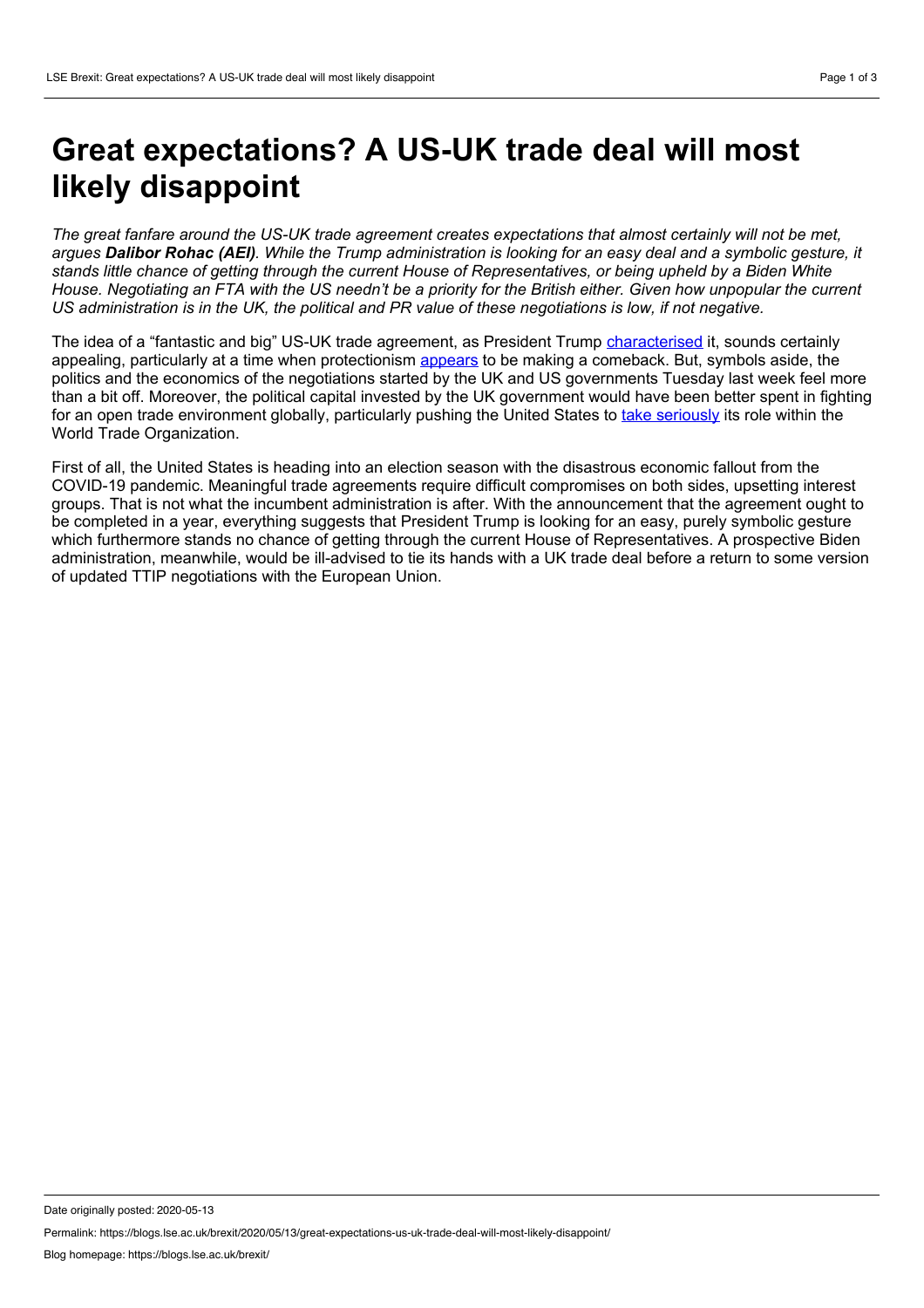

A similar logic applies even more strongly to the British side of the negotiations. Given the magnitude of UK-EU trade (43 per cent of all UK exports) and the importance of the service sector, completing a satisfactory deal with the EU ought to be a priority for the British. With the different regulatory cultures reigning on both sides of the Atlantic, concessions to Washington necessarily tie the hands of UK negotiators seeking to strike an agreement with Brussels.

Date originally posted: 2020-05-13

Permalink: https://blogs.lse.ac.uk/brexit/2020/05/13/great-expectations-us-uk-trade-deal-will-most-likely-disappoint/